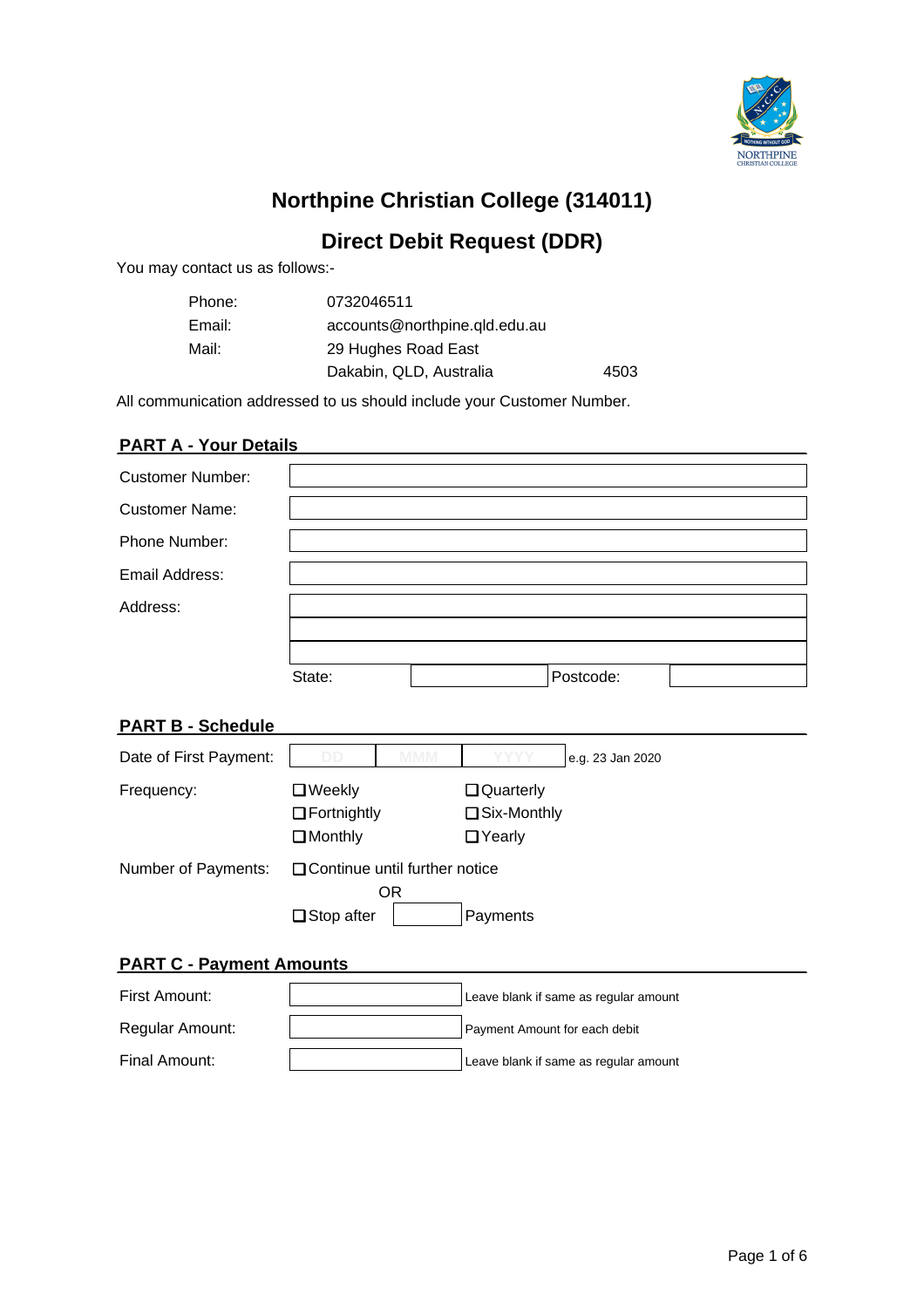

# **PART D - Cheque/Savings Accountor Credit Card Authorisation**

❏ I/We request and authorise Northpine Christian College (314011) to arrange, through its own financial institution, a debit to your nominated account any amount Northpine Christian College (314011), has deemed payable by you. This debit or charge will be made through the Bulk Electronic Clearing System (BECS) from your account held at the financial institution you have nominated below and will be subject to the terms and conditions of the Direct Debit Request Service Agreement.

| Financial Institution: |  |  |  |  |  |  |  |  |  |
|------------------------|--|--|--|--|--|--|--|--|--|
| Branch:                |  |  |  |  |  |  |  |  |  |
| Account Name:          |  |  |  |  |  |  |  |  |  |
| BSB No.                |  |  |  |  |  |  |  |  |  |
| Account Number:        |  |  |  |  |  |  |  |  |  |

I/We request and authorise Acknowledement. By signing and/or providing us with a valid instruction in respect to your Direct Debit Request, you have understood and agreed to the terms and conditions governing the debit arrangements between you and Northpine Christian College as set out in this Request and in your Direct Debit Request Service Agreement.

| Signature: | Date: |  |
|------------|-------|--|
| Signature: | Date: |  |

If debiting from a joint bank account, both signatures are required.

OR

❏ I request you Northpine Christian College to arrange for funds to be debited from my nominated credit card according to the schedule specified above and attached Direct Debit Service Agreement.

| <b>Credit Card Number:</b> |   |  |  |  |       |  |  |  |  |
|----------------------------|---|--|--|--|-------|--|--|--|--|
| <b>Expiry Date:</b>        | M |  |  |  |       |  |  |  |  |
| Cardholder Name:           |   |  |  |  |       |  |  |  |  |
| Signature:                 |   |  |  |  | Date: |  |  |  |  |
|                            |   |  |  |  |       |  |  |  |  |

### **Completed Application**

Return your completed application by mail to:-

Mail: 29 Hughes Road East Dakabin, QLD, Australia 4503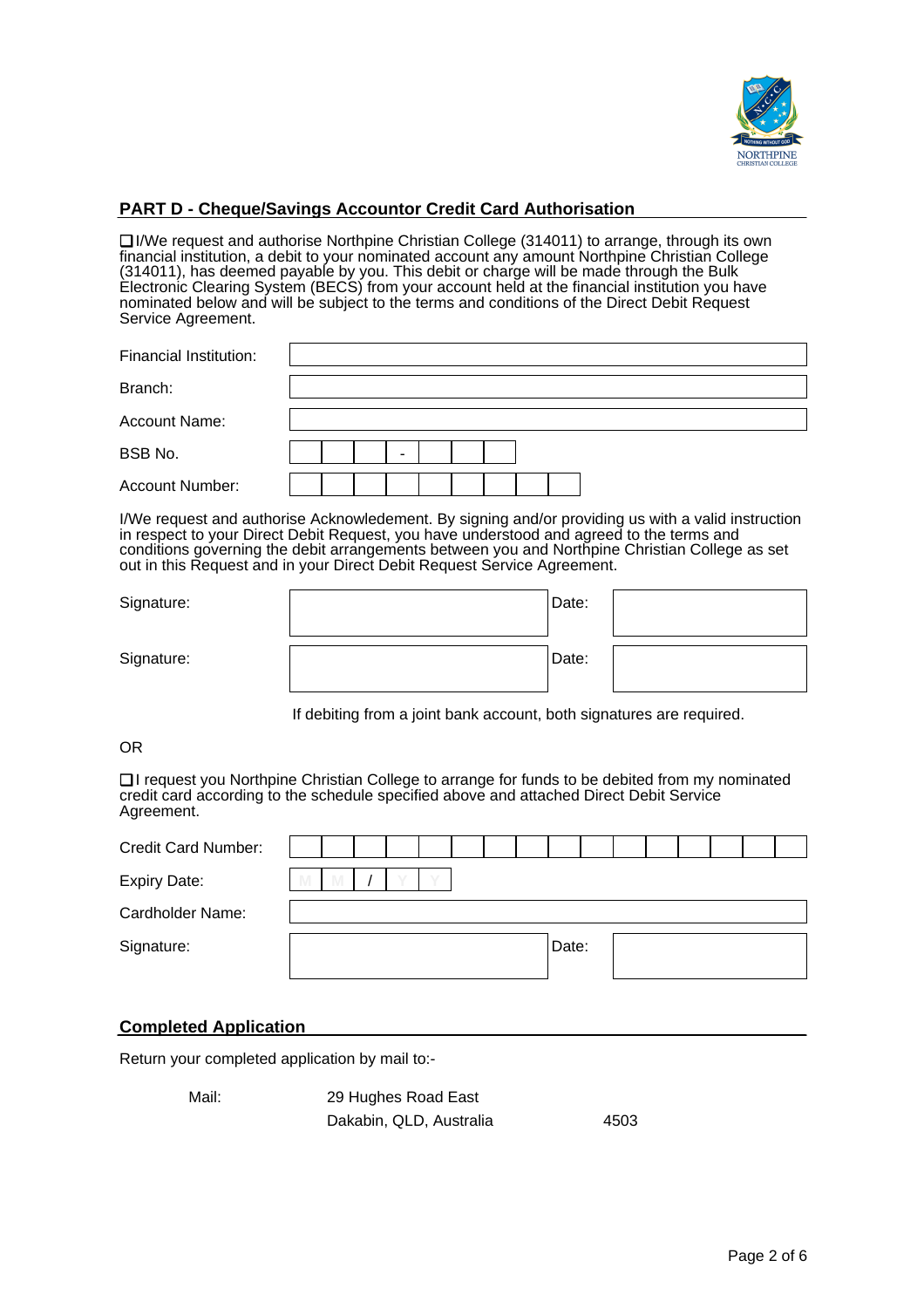

# **Customer Direct Debit Request (DDR) Service Agreement**

This is your Direct Debit Service Agreement with Northpine Christian College (314011) 50 102 933 148. It explains what your obligations are when undertaking a Direct Debit arrangement with us. It also details what our obligations are to you as your Direct Debit provider.

Please keep this agreement for future reference. It forms part of the terms and conditions of your Direct Debit Request (DDR) and should be read in conjunction with your DDR authorisation.

### **How to Contact Us**

### **Enquiries**

You can contact us directly or alternatively contact your financial institution. These should be made at least 7 working days prior to the next scheduled drawing date. You may contact us as follows:-

| Phone: | 0732046511 |
|--------|------------|
|        |            |

Email: accounts@northpine.qld.edu.au

| Mail: | 29 Hughes Road East          |
|-------|------------------------------|
|       | Dakabin, QLD, Australia 4503 |

All communication addressed to us should include your Customer Number.

# **Definitions**

**account** means the account held at your financial institution from which we are authorised to arrange for funds to be debited.

**agreement** means this Direct Debit Request Service Agreement between you and us.

**banking day** means a day other than a Saturday or a Sunday or a public holiday listed throughout Australia.

debit day means the day that payment by you to us is due.

**debit payment** means a particular transaction where a debit is made.

**direct debit request** means the Direct Debit Request between us and you.

**us** or **we** means Northpine Christian College (314011) , (the Debit User) you have authorised by requesting a Direct Debit Request.

**you** means the customer who has signed or authorised by other means the Direct Debit Request.

**your financial institution** means the financial institution nominated by you on the DDR at which the account is maintained.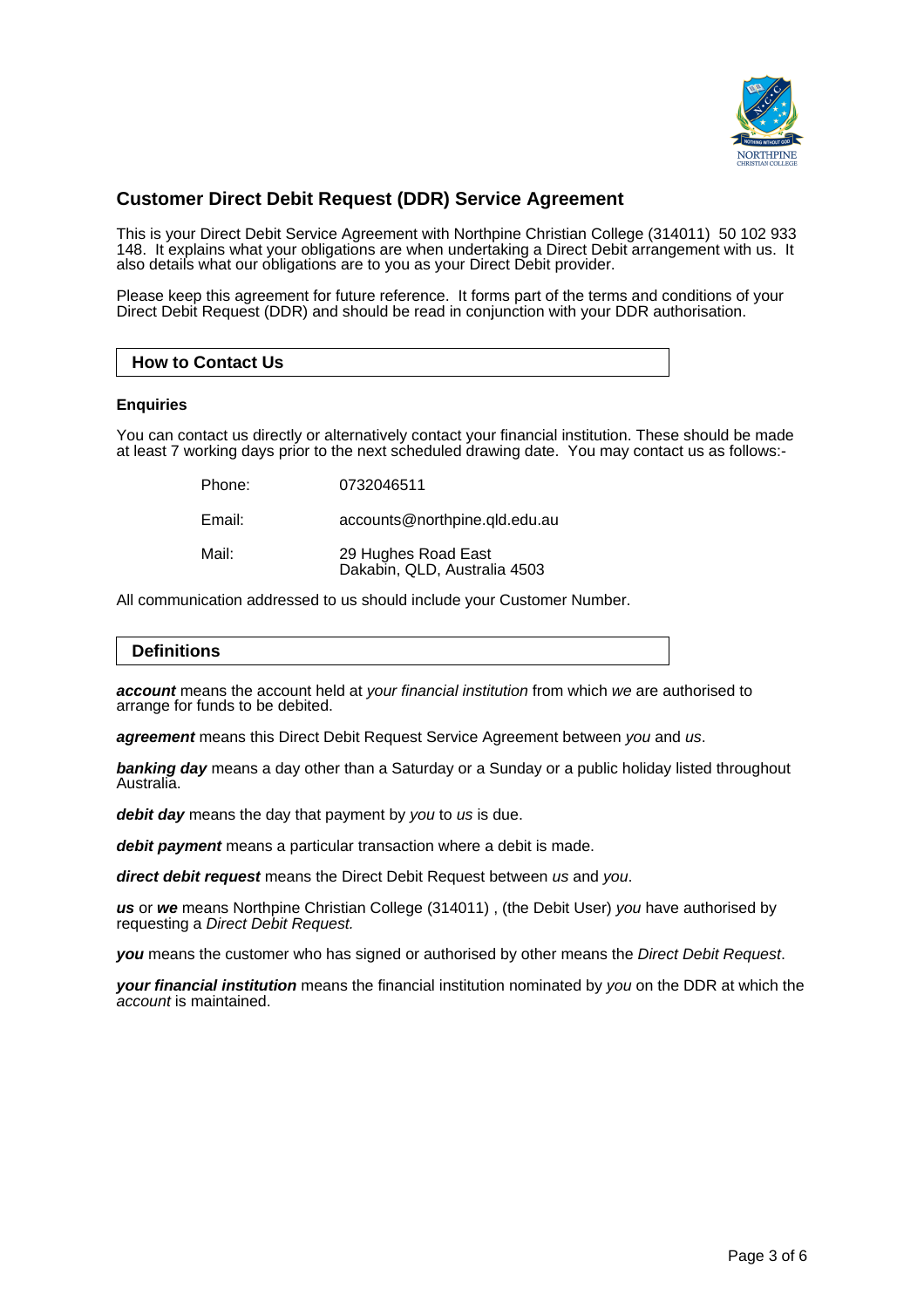

### **Debiting your account**

By signing a Direct Debit Request or by providing us with a valid instruction, you have authorised us to arrange for funds to be debited from your *account. You* should refer to the *Direct Debit Request* and this *agreement* for the terms of the arrangement between us and you.

We will only arrange for funds to be debited from your account as authorised in the Direct Debit Request.

#### **or**

We will only arrange for funds to be debited from your account if we have sent to the address nominated by you in the Direct Debit Request, a billing advice which specifies the amount payable by you to us and when it is due.

If the debit day falls on a day that is not a banking day, we may direct your financial institution to debit your account on the following banking day. If you are unsure about which day your account has or will be debited you should ask your financial institution.

### **Amendments by us**

We may need to make changes to the Agreement or a Direct Debit Request. If we do, we will give you notice in writing as **soon as reasonably possible** (which may be before or after the change is made) unless we believe the change is unfavourable to you in which case we will give you at least **30 days notice**.

### **Amendments by you**

You may change<sup>\*</sup>, stop or defer a *debit payment*, or terminate this agreement by providing us with at least 7 days notification by writing to:

29 Hughes Road East Dakabin, QLD, Australia 4503

**or**

by telephoning us on 0732046511 during business hours;

**or**

arranging it through your own financial institution, which is required to act promptly on your instructions.

\*Note: in relation to the above reference to 'change', your financial institution may 'change' your debit payment only to the extent of advising us Northpine Christian College (314011) of your new account details.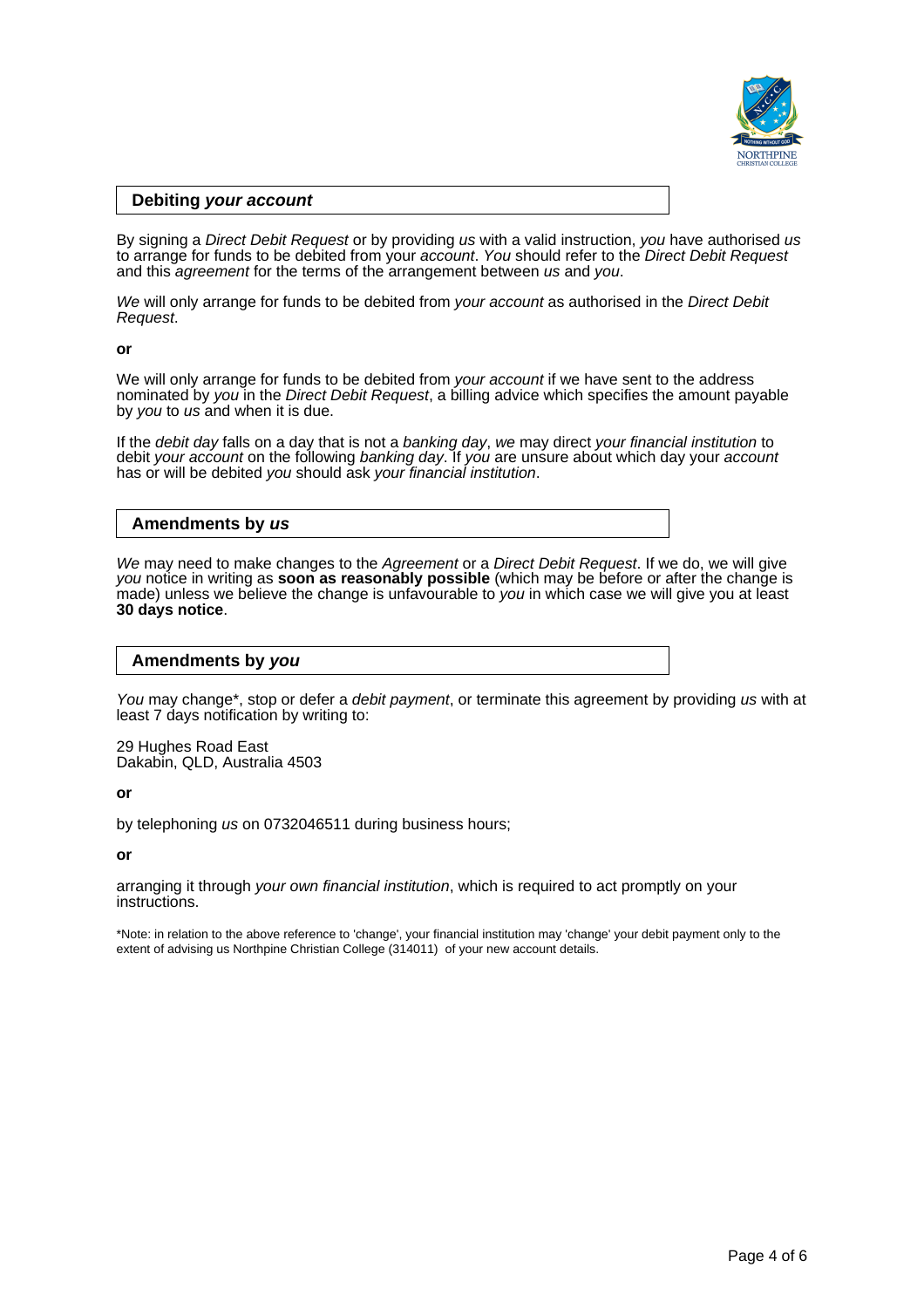

### **Your obligations**

It is your responsibility to ensure that there are sufficient clear funds available in your account to allow a debit payment to be made in accordance with the Direct Debit Request.

If there are insufficient clear funds in your account to meet a debit payment:

- you may be charged a fee and/or interest by your financial institution;
- you may also incur fees or charges imposed or incurred by us; and
- you must arrange for the debit payment to be made by another method or arrange for sufficient clear funds to be in *your account* by an agreed time so that we can process the *debit payment*.

You should check your account statement to verify that the amounts debited from your account are correct.

### **Dispute**

If you believe that there has been an error in debiting your account, you should notify us directly on 0732046511 and confirm that notice in writing with us as soon as possible so that we can resolve your query more quickly. Alternatively you can take it up directly with your financial institution.

If we conclude as a result of our investigations that your account has been incorrectly debited we will respond to *your* query by arranging for your financial institution to adjust your account (including interest and charges) accordingly. We will also notify you in writing of the amount by which your account has been adjusted.

If we conclude as a result of our investigations that your account has not been incorrectly debited we will respond to your query by providing you with reasons and any evidence for this finding in writing.

### **Accounts**

You should check:

- with your financial institution whether direct debiting is available from your account as direct debiting is not available on all accounts offered by financial institutions.
- your account details which you have provided to us are correct by checking them against a recent account statement; and
- with your financial institution before completing the Direct Debit Request if you have any queries about how to complete the Direct Debit Request.